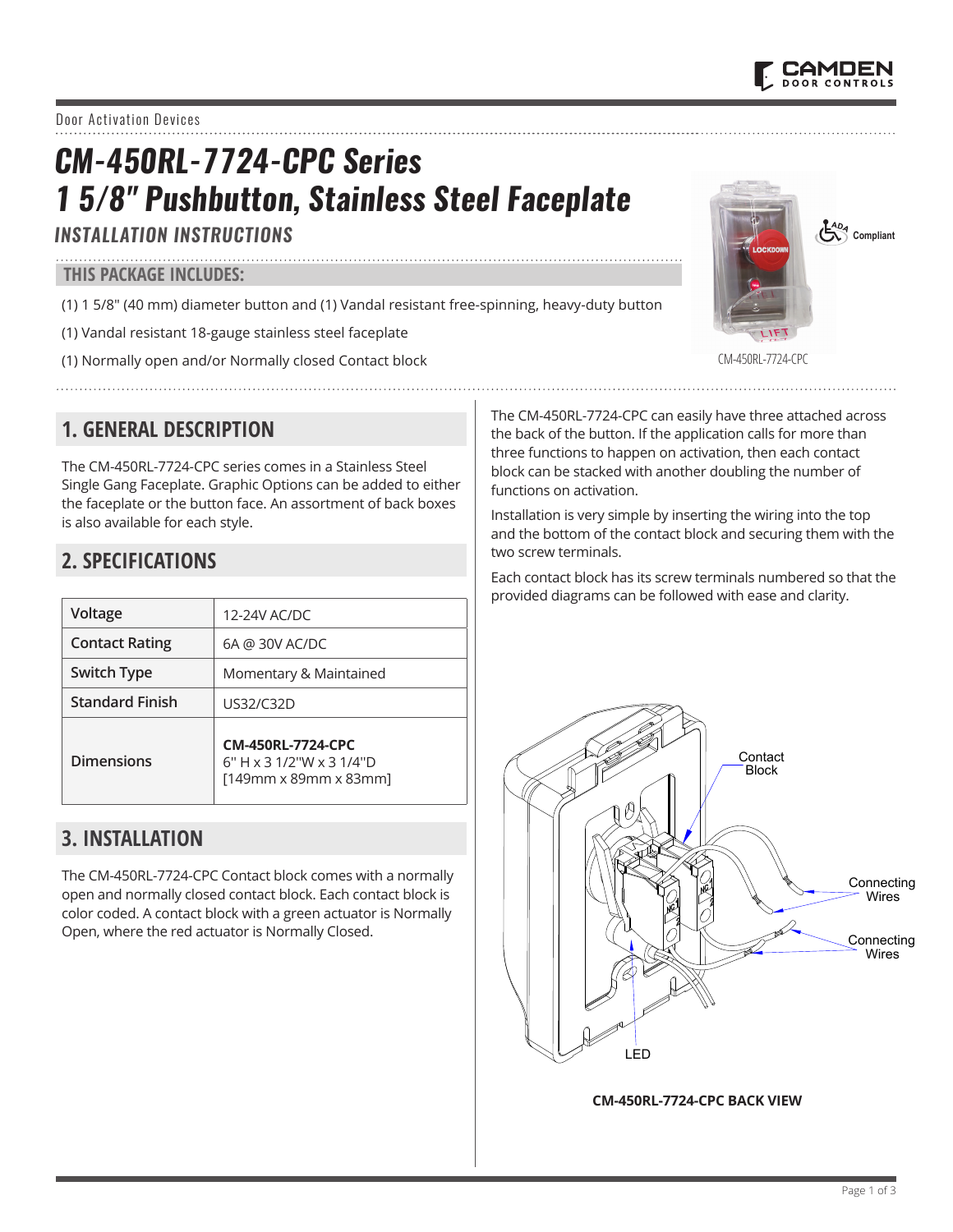*INSTALLATION INSTRUCTIONS*

### **4. WIRING**

### **6. CM-450 SERIES FRONT AND SIDE VIEW**





# **7. PARTS INFORMATION**